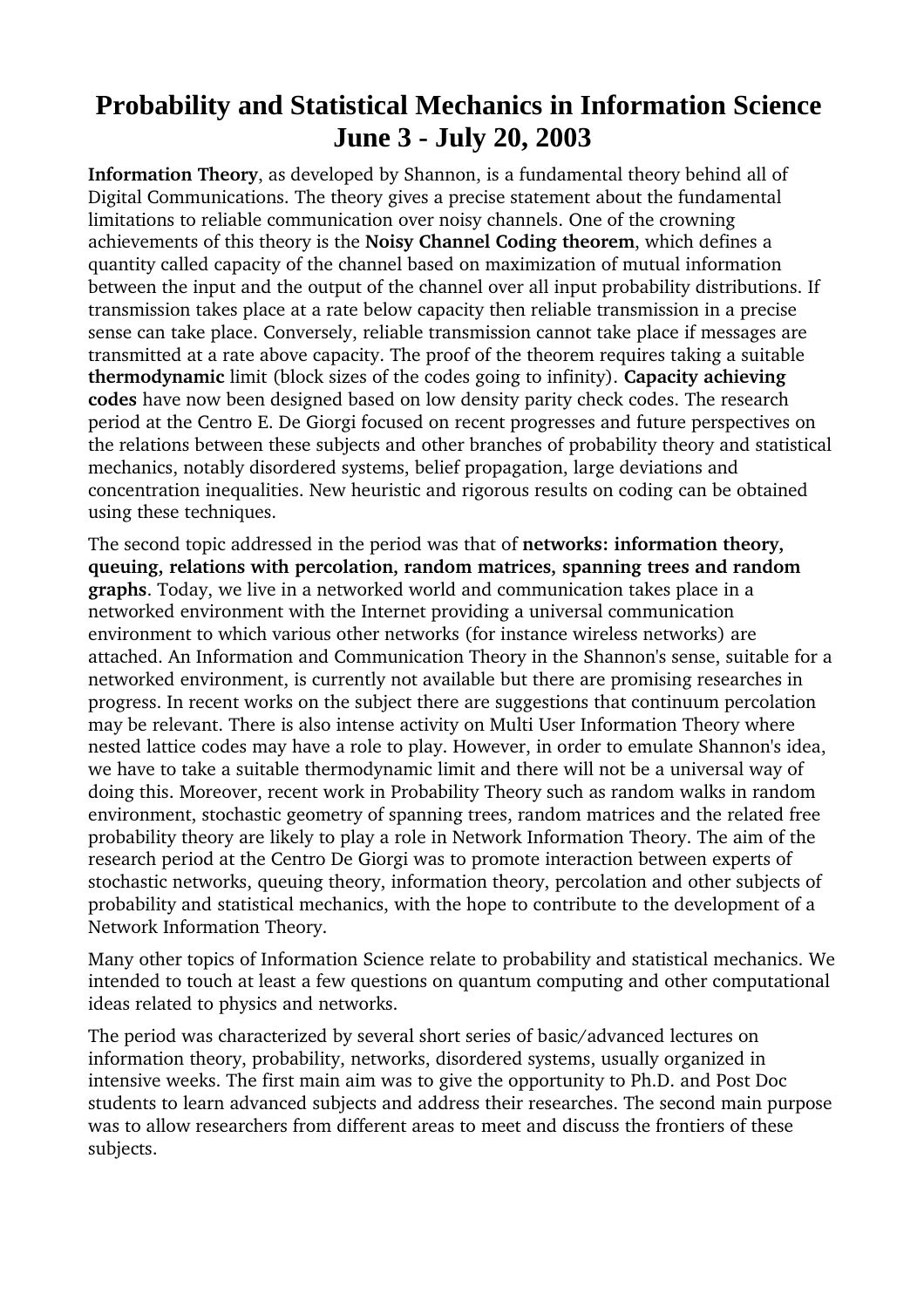## **Scientific Committee**

S.K. Mitter (M.I.T.) G. Parisi (Roma "La Sapienza") S.R.S. Varadhan (Courant Institute)

## **Organizing Committee**

S. Caracciolo (Milano)

- F. Fagnani (Torino)
- F. Flandoli (Pisa)

A. Mennucci (Scuola Normale Superiore)

The period was organized in weeks devoted to special topics:

- 1. Large deviation, random matrices and disordered systems, communication, 02 June 07 June
- 2. Quantum information theory (chair: Caracciolo, Fagnola, Pavon), information and control, 03 9 June - 14 June
- 3. Statistical mechanics, coding, and computation (chair: Tatikonda), 16 June, 2003 21 June
- 4. Non-equilibrium statistical mechanics and spin glasses, 23 June 28 June
- 5. Network information theory and statistical mechanics (especially percolation theory), 30 June -5 July
- 6. Scaling limits (chair: Dai Pra, Isopi, Morato), 07 July 12 July
- 7. Network information theory, 14 July 19 July.

**The first week** was mainly devoted to rigorous probabilistic results applied to statistical mechanics and information theory.

**Gérard Ben Arous** gave three lectures (one for the E. De Giorgi Colloquium) on rigorous results for the dynamics of disordered systems. The audience has been introduced the concept of aging, still very new to the mathematical public. Aging is a property of dynamics in complex disordered media. A system ages when its decorrelation properties are agedependent: the older the system the longer it takes to forget its past. The few systems for which aging has already been proved have been reviewed in the lectures. They are either mean-field like the REM or spherical SK model, or some trap model like the random walk with random rates, where aging takes place only in dimension one and, in a weaker form, in dimension two.

**Ofer Zeitouni** gave three lectures on the theory of random matrices applied to a problem of communication through a noisy environment. He started from a problem of signal estimation in a multi input-output communication framework, where N receivers get signals linearly dependent form K inputs, coupled together, with additive gaussian noise. Each bit is sent over a random signature to allow for a reconstruction. The optimal linear estimate can be formulated by means of a random matrix and its behavior is described by certain properties of the spectrum of such matrix. Under suitable assumptions on the randomness of the matrix, the empirical distribution of the spectrum has a scaling limit; Zeitouni described first its concentration properties based on concentration inequalities, then he treated the difficult topic of the large deviations for the spectrum, where he employed a dynamical approach based on matrix valued diffusion-like processes. He obtained a form of the rate functional and an Euler equation associated to it.

In the same week **Olivier Leveque** gave a talk on network information theory providing asymptotic results about the concepts of capacity and rate of transmission in wireless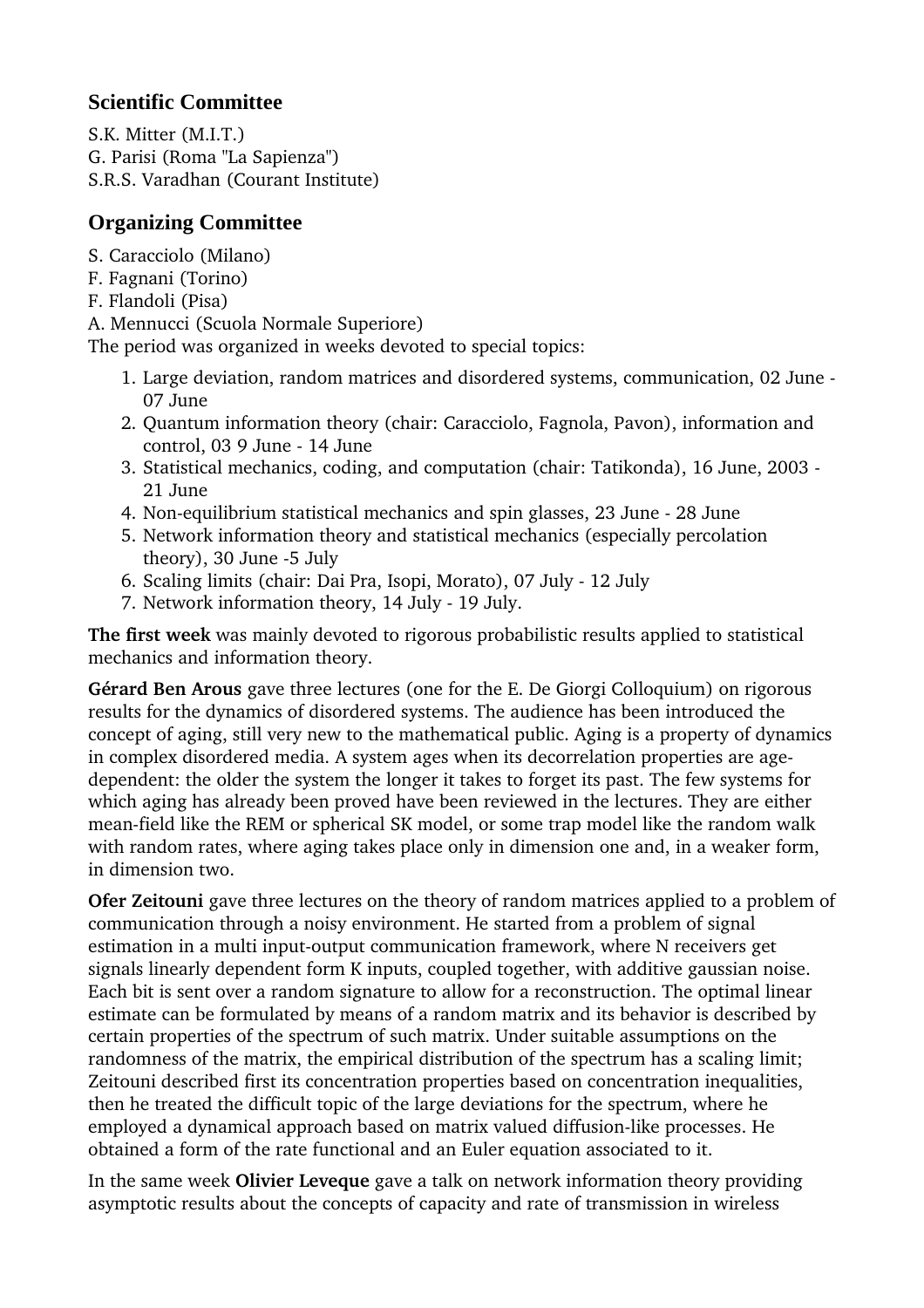networks. **Martin Hairer** gave also a talk on ergodic properties of systems driven by long memory processes, based on suitable formulations of ergodic theory in such a non-Markovian context and using coupling arguments.

**The second week** was addressed to quantum information theory and was organized by **Sergio Caracciolo**, **Franco Fagnola** and **Michele Pavon**.

It opened with the engineering oriented talk of **Carlo Cosmelli** who first overviewed the most important open questions for the construction of a quantum computer and then described the existing advances and first technologies. One of the emerging mathematical problems with practical relevance is the control of quantum systems, the possibility to construct quantum gates and prepare a system in a given quantum state.

Several talks have been then devoted to this subject. First, **Michele Pavon**, after an introduction to stochastic calculus and in particular to Nelson stochastic mechanics, analyzed in detail the problem of quantum Schroedinger bridge and described solutions of it based on stochastic representations of the quantum states.

**Ugo Boscain** considered the optimal control of a low dimensional quantum system with the purpose of getting explicit results and described a practical application.

**Claudio Altafini**, on the other side, gave an overview of controllability results for quantum systems and related Lie algebraic conditions, summarized essentially in the fact that controllability is a general property for finite dimensional quantum systems, but there are basic obstacles to have it for open systems described by quantum Markovian master equations.

Other aspects of quantum information theory have been addressed by the other speakers. **Luigi Accardi** gave three lectures on different very important topics: the first one on quantum criptography, where after a necessary theoretical introduction showed a software able to simulate on three computers a practical implementation of a quantum criptography method; then he described the problem of teleportation illustrating the detailed analysis for an N-level quantum system due to L. A.. himself and M. Ohya and finally he showed the power of quantum computation in solving difficult problems, like the satisfyability problem, and discussed the Grover and Ohya-Masuda algorithms.

**Paolo Gibilisco** gave two talks on information geometry, the theory of statistical manifold, first with an overview of classical results and then with the advances on Fisher information and its geometry in a quantum context.

**Matteo Paris** gave two talks on the concept of entanglement in quantum mechanics, first overviewing its general properties and related concepts, then showing how one can use entangled states to reconstruct the action of a quantum system or to estimate some of its parameters.

On the subject of control and information science, **Fabio Fagnani** gave a series of four lectures on control problems with communication constraints. He focused on the problem of stabilysing a discrete time linear system by means of quantized controls (taking only a finite number of values). He described the new features of the problem with respect to classical stabilization theory and introduced quantities that measure the performance and the complexity of the stabilizers, namely the entrance time in an invariant region, a constant measuring the contraction and the number of control values. He presented several examples and then established, using symbolic dynamics and the ergodic theory of piecewise affine maps, general trade-off results between performance and complexity.

Finally, **Anant Sahai** gave a talk on information theory for non stationary inputs, a new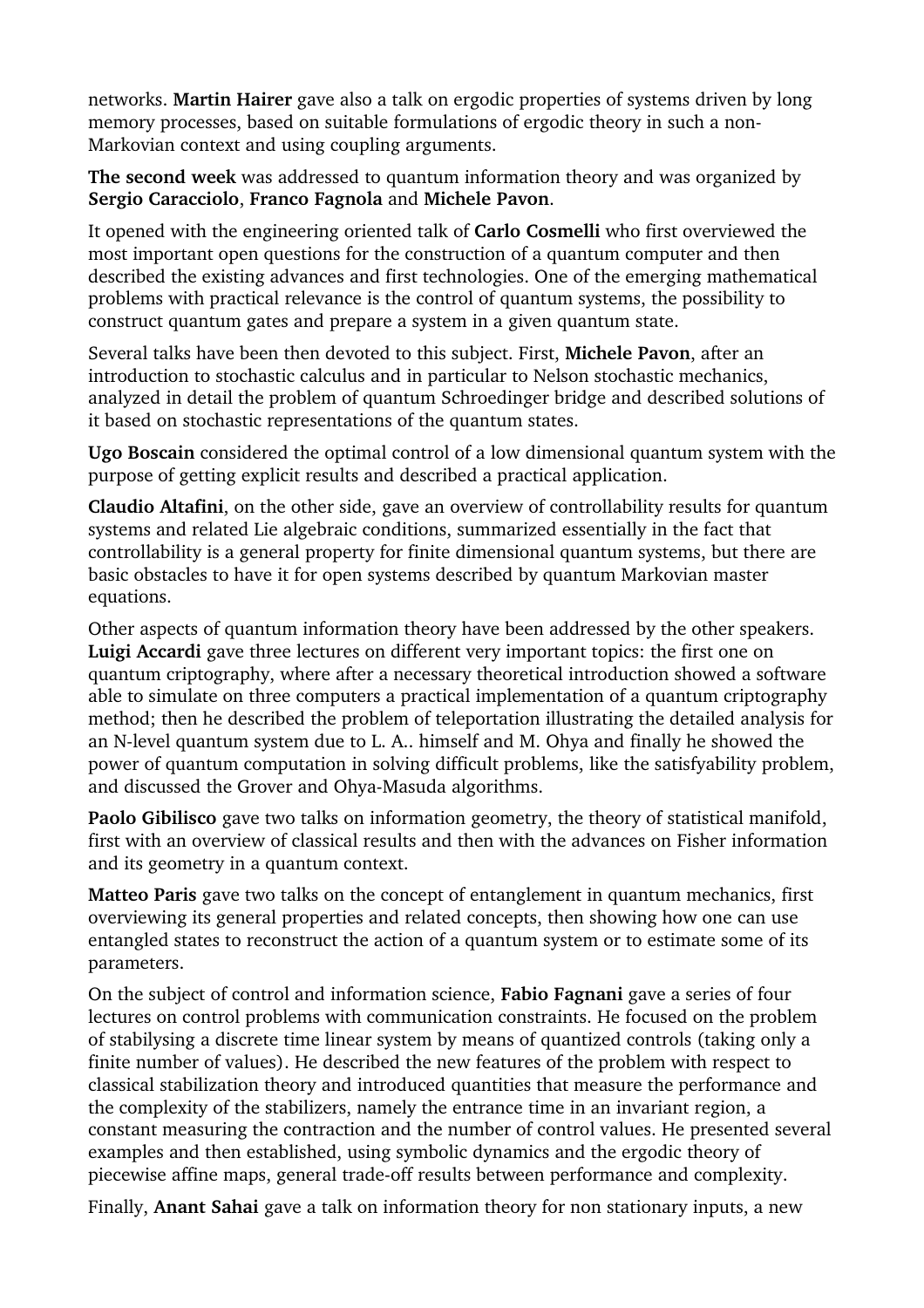subject that required to introduce non-trivial analogs of many fundamental concepts and results of classical information theory.

**The third week** addressed the many new and exciting connections between problems and algorithms in statistical physics, combinatorial optimization problems in computer science, and error correcting codes in information theory. This week was chaired by **Sekhar Tatikonda**. Because many of the participants have different backgrounds the week opened with a few review talks. In particular **David Forney** presented a review of modern coding theory and **Nicolas Sourlas** presented a review of the statistical mechanics of error correcting codes.

Techniques developed in the statistical mechanics community, such as the cavity method and the replica method, have been applied to combinatorial optimization problems with remarkable results. **Giorgio Parisi** discussed techniques for analyzing the chromatic number of random graphs. He first presented a random graph model with finite average connectivity and showed that the probability of short cycles occurring in the graph is small. He then discussed the importance of understanding the structure of the space of solutions which in this case is the set of satisfying colorings. In the situations where there are separate sets of solutions, so called metastable states, he presented a "whitening" algorithm that can be used to find a valid coloring. He ended with a discussion of how to determine the critical parameters of the random graph ensemble.

**Andrea Montanari** discussed the importance of understanding the proliferation of pure states in coding problems and satisfiability problems. He compared and contrasted the behavior of the sum-product decoding algorithm for LDPC codes and the survey propagation algorithm for the k-satisfiability problem. He then described the structure of the solution space for both problems and presented techniques for estimating the number of different solutions for different energy levels.

**Riccardo Zecchina** presented the survey propagation technique, a technique developed for dealing with the proliferation of metastable states in combinatorial optimization problems. He gave a detailed description of the algorithm and its application to the k-satisfiability problem. He then gave a demonstration of his software.

**Rudiger Urbanke** presented a complete story for the design of error correcting codes with the iterative decoding algorithm for the erasure channel. He first presented the underlying factor graph model and then discussed the importance of irregular graphs for achieving the Shannon capacity limit. He then discussed the density evolution analysis technique and EXIT charts.

**Sekhar Tatikonda** discussed the convergence of the sum-product algorithm for generic graphs. He showed how multiple Gibbs states, and hence multiple solutions, may arise. He presented conditions that insured convergence of the algorithm as well as bounds on the approximation error.

Pascal Vontobel discussed connections between the sum-product algorithm on factor graphs and electrical circuit theory. He presented interesting conditions and insights about the behavior of the sum-product algorithm for Gaussian distributions.

There were also talks on other connections between statistical mechanics and information theory. **Haggai Kfir** discussed some of the statistical mechanics aspects of the joint source channel coding problem. **Nicola Elia** presented work on the connections between optimal control problems with uncertainties and different channel coding problems with feedback. **Balaji Prabhakar** presented work on the limiting properties of large queuing systems.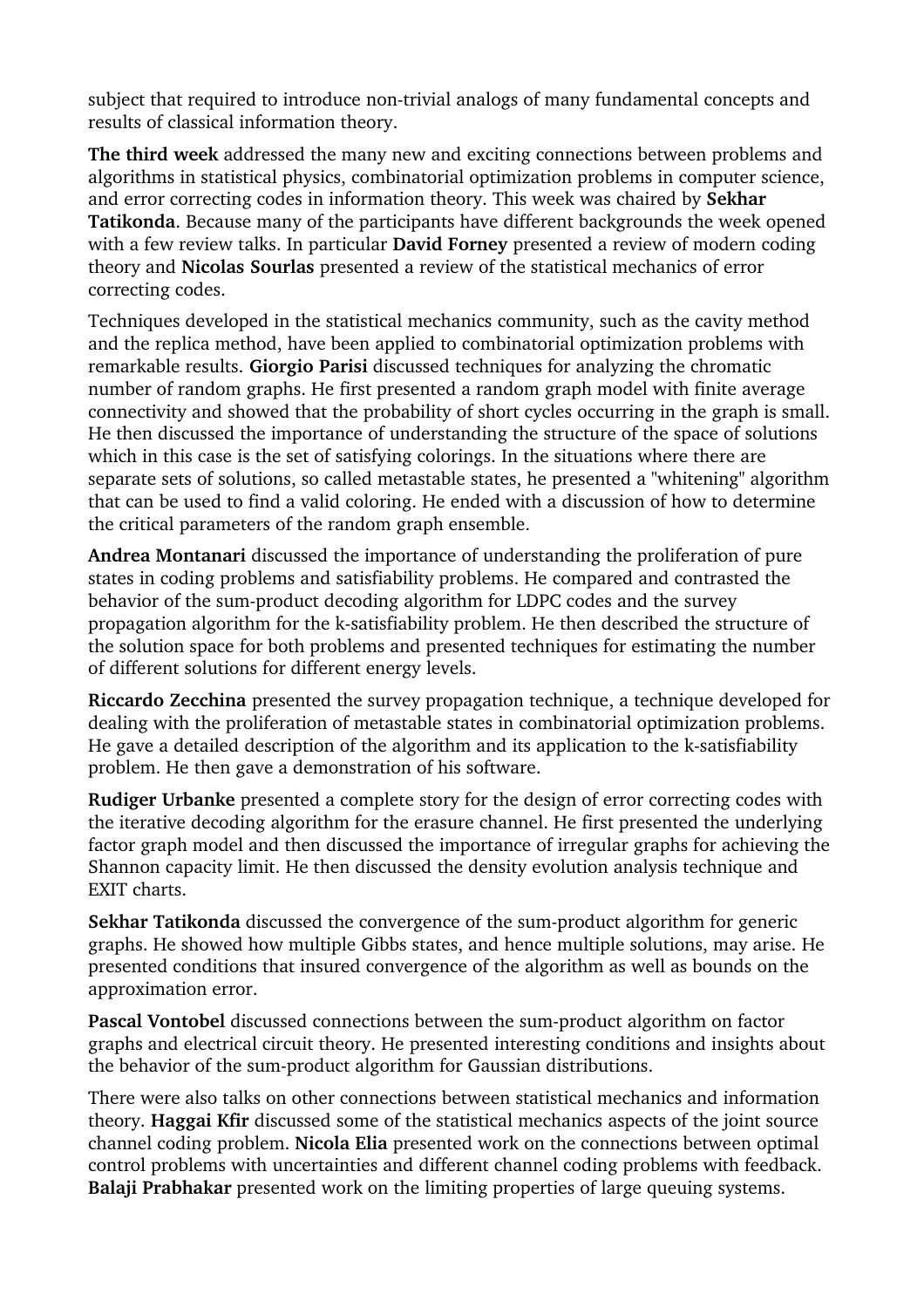**Chandra Nair** presented a technique for analyzing the finite assignment problem. He showed the correctness of the Parisi and Coppersmith-Sorkin conjectures.

**The fourth week** addressed topics of information theory, nonequilibrium statistical mechanics and disordered systems.

**Andrea Montanari** gave two tutorial talks on probabilistic models on graphs with particular emphasis on the problem of calculating marginals of a given probability distribution. This problem arises naturally in many different contexts like coding theory, Bayesian models and statistical mechanics. In the first talk he recalled the concept of Tanner graph, already seen in the previous week and introduced the probabilistic structure on such graphs. With the aid of several examples he showed how this structure can be found in many different scientific areas already mentioned above. He then introduced the belief propagation algorithm which allows the computation of the marginals in an exact way in the case when the graph is actually a tree. In the second talk he furnished a physical interpretation of the belief propagation algorithm as the Bethe energy minimization problem. He finally gave physical insight on the reason why the algorithm still works for loopy Tanner graphs without short cycles.

A number af lectures have been devoted to spin glass models, in particular the Sherrington-Kirkpatrick model. **Francesco Guerra** gave two lectures on his recent advances (partially joint works with F.L. Toninelli) on this problem. He recalled Parisi formula for the free energy in terms of the solution to an Hamilton-Jacobi equation (a formula proved only heuristically) and proved rigorously that the annealed free energy is well defined and takes a value less or equal to the Parisi solution, giving in this way also a clear motivation for the emergence of all the terms of that formula (at least as a rigorous upper bound). He jointly used cavity methods and some special interpolation methods, both to prove that the annealed free energy exists and to bound it by the Parisi solution (two different interpolations have been described). Finally he highlighted the very recent advance of Aizenmann-Sirius-Star and its relations with the previous ideas and results.

**Fabio Lucio Toninelli** completed this picture with a lecture devoted to the high temperature regime, above the Almeida-Thouless line, where he and Guerra proved that Parisi solution is correct. For zero external field the proof is simply based on Jensen inequality and a second moment method, but for positive h a suitable interpolation is used.

**Pierluigi Contucci** gave another lecture on the subject, mostly devoted to the Edwards-Anderson model but also to a more general context, where he showed the use of interpolation ideas together with Griffiths' inequalities.

Finally, **Marco Isopi** gave a lecture on the dynamic of a spin glass model, a random walk on the one-dimensional lattice with long tail holding times. He described a scaling limit where a singular diffusion arises and gave results of aging and localization. This lecture emphasized also the relation with the spin glass models treated in the first week by Ben Arous.

Problems, results and perspectives in nonequilibrium Statistical Mechanics have been the subject of another series of talks. **Giovanni JonaLasinio** discussed how to modify, for nonequilibrium stationary states (nonreversible processes), Onsager symmetry relations and Onsager-Machlup characterization of the most probable trajectory which gives us the fluctuation. The principle of minimal dissipation of Onsager has been also discussed and a formulation of nonreversible processes for certain interacting particle systems was given. Finally, the trajectory that produces the fluctuation has been interpreted in the framework of optimal control theory: for a suitable choice of the cost functional, the optimal control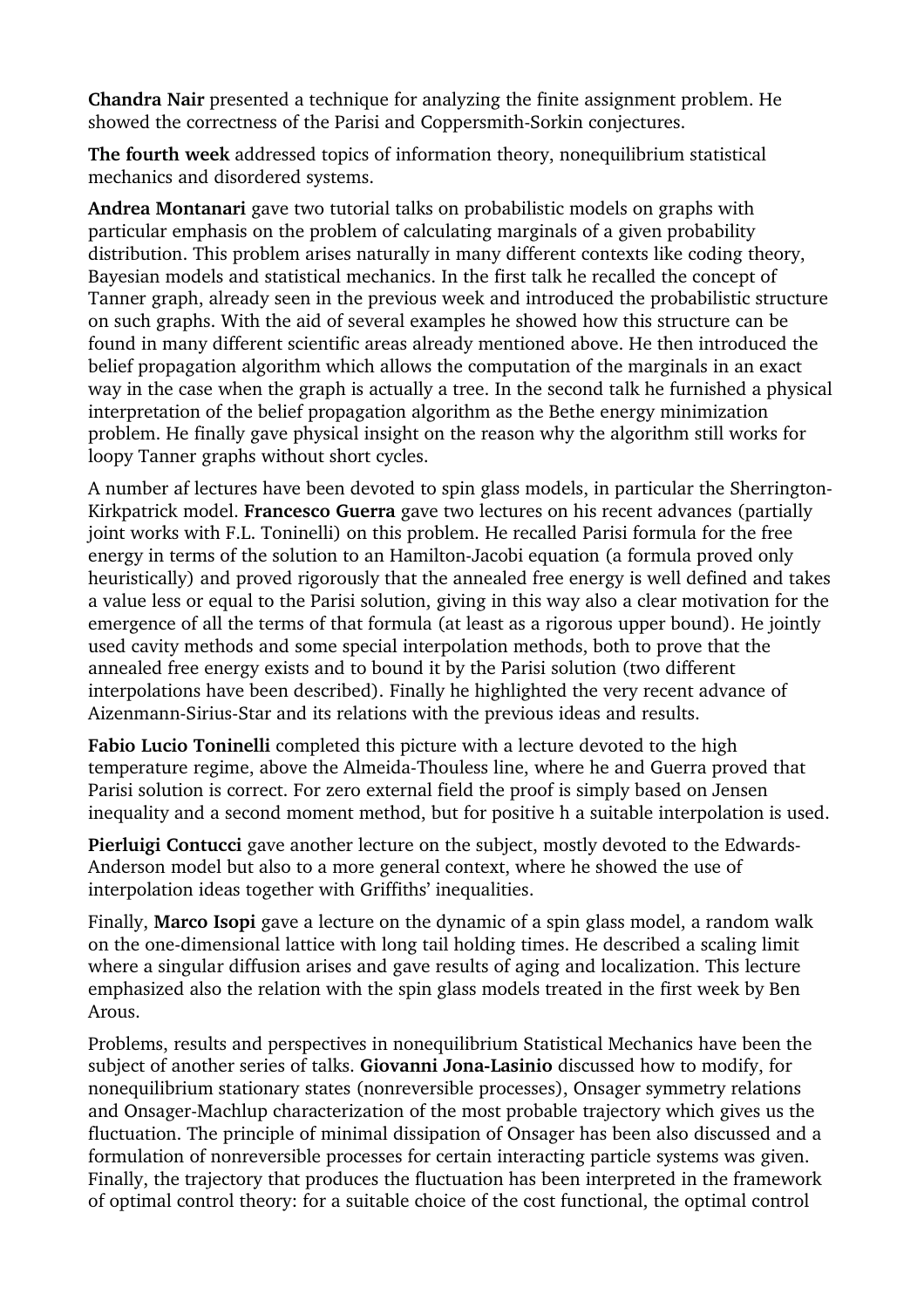corresponds to the external field that produces the fluctuation.

**Lorenzo Bertini** discussed the general theory presented by Jona Lasinio with more mathematical details in the concrete example of the boundary driven simple exclusion process. He discussed the probabilities of large deviations with respect to the hydrodynamic equations and then showed that the computation of the quasi-potential can be performed by a nonlinear boundary value problem.

**The fifth week** was devoted to percolation and related models.

**Alberto Gandolfi** overviewed Discrete and Continuum percolation. In the first lecture he defined the problem and outlined the proofs of some estimates of the critical probability pc of percolation. In the second lecture he concentrated on the discrete problem: he studied the number of clusters and the probability pp that the origin is part of an infinite cluster: he proved that this probability is continuous when  $p$   $>$   $p$ c, the critical probability; he outlined the differences in proving these same results for the continuum case; in the end he started explaining rescaling methods and the tiling approach for the 2-dimensional discrete problem. In the last lecture he continued the study of the discrete 2-dimensional problem; by tiling and rescaling he proved that the probability pp is continuous, and that for  $p = pc$ there is almost certainly no infinite cluster of either open or closed points (that is, there is no percolation or anti-percolation).

**Rauhl Roy** addresses Random directed spanning trees. In the first lecture he defined 3 kinds of spanning trees (Euclidean minimal spanning trees, uniform ones, directed ones) and addressed the questions of the geometry of the graphs and the asymptotics of the finite space constructions. After a careful definition of the formal structure, he proved some results that show that, in 2 and 3 dimensions, the graph is almost certainly an infinite tree, while for dimension greater than 3 the graph is a.c. composed of infinite trees (a forest); moreover, for any dimension, these trees do not contain bi-infinite paths. Central limit theorems for the number of vertices with a given degree and for the number of edges of a fixed length have been also given. Dimension 2 is treated by a martingale argument; a Lyapunov technique in dimension 3 is described to study a recurrency property.

**The sixth week** was devoted to scaling limits and organized by **Paolo Dai Pra**, **Marco Isopi** e **Daniela Morato**.

The main theorems of probability theory, law of large numbers, central limit theorem, invariance principle, concern the study of rescaled sums. The study of the limiting behavior of rescaling procedures lies at the heart of such topics as fractals, renormalization group, as well scale invariant objects in pure and applied mathematics The special week on Scaling Limits aimed at introducing young researchers to some hot topics that are receiving a lot of attention for their own interest, as well as for the connection with many areas in mathematics and theoretical physics.

The lectures by **Fraydoun Rezakhanlou** were devoted to scaling limits for interacting particle systems. The problem of deriving, starting from Hamiltonian dynamics, the equations that describe macrosopic behavior of large systems has been at the centerstage of science since the work of Boltzmann. The lectures started with some classical open problem in this context. Depending on the way the number of particles is scaled with the range of interaction, one expect to have kinetic, hydrodynamic or diffusive behavior. Due to the existence of several conserved quantities the derivation of macroscopic equations is beyond the reach of present day techniques.

More can be done in the scalar case by considering some stochastic variations of the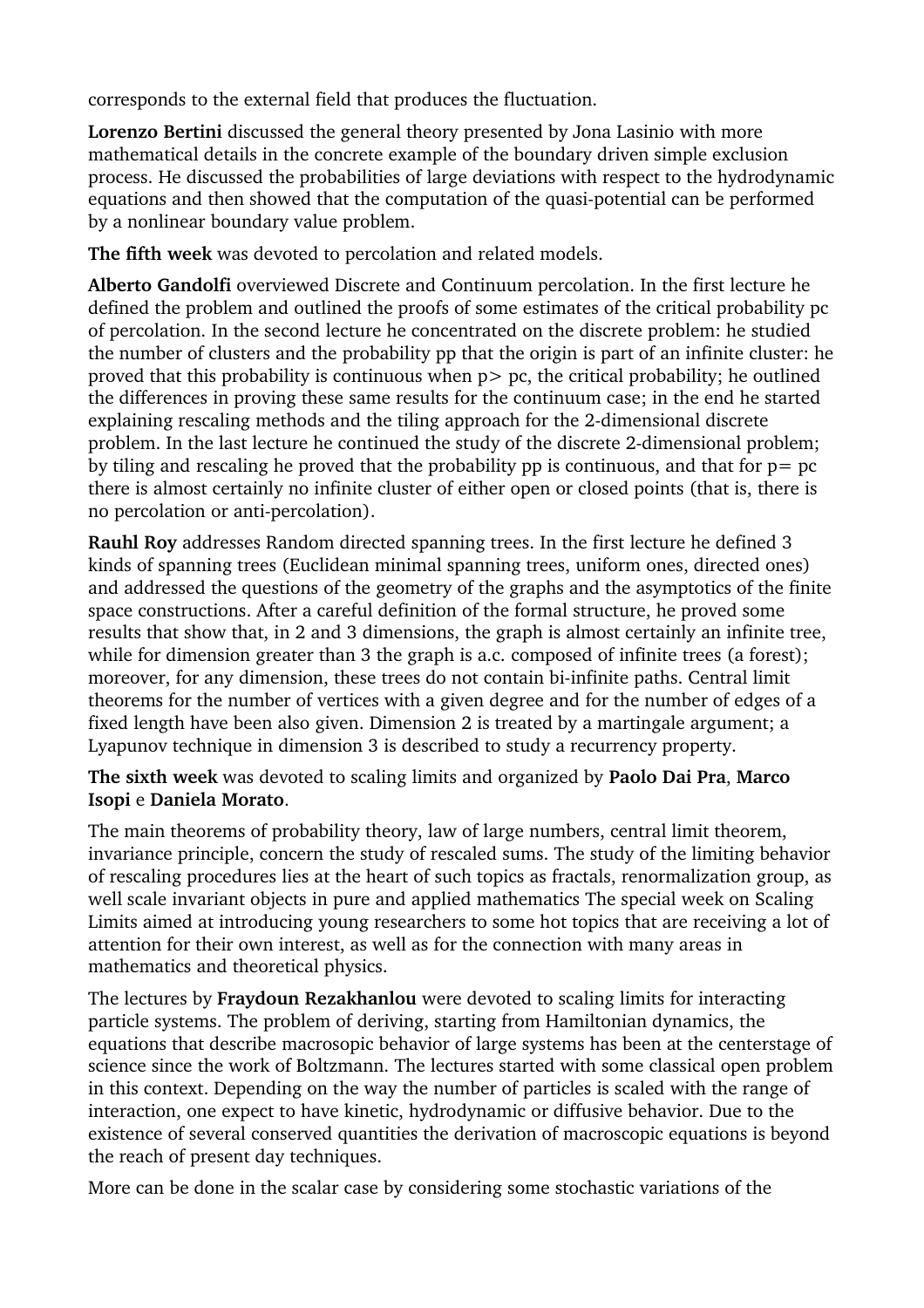Hamiltonian systems so that only one quantity is conserved and some of the expected macroscopic behavior can be rigorously established.

The lectures by **Boris Tsirelson**, *Scaling limits: from unstable random walks to nonclassical Brownian motions*, started by describing a general framework for talking about scaling limits without relying on topological notions. Some meaningful examples were discussed, first linear functions of many independent random variables which lead to classical noises. Afterwards two examples were examined, the "noise made by a Poisson snake" (Warren) and the "Brownian web as a black noise" (Tsirelson). Those involve very nonlinear functions and lead to nonclassical noises.

In his lectures, *Conformal Fractal Geometry and Quantum Gravity*, **Bertrand Duplantier** considered the general class of conformally invariant critical random curves in the plane. The multifractal distribution for the scaling and winding of the electrostatic potential lines near their boundary has been derived from two-dimensional quantum gravity techniques. This has been applied to the O(N) and Potts models, as well as to the SLE (Stochastic Loewner Evolution).

**Ronald Meester** continued the subject of the previous week and described a variant of continuum percolation which has a direct interpretation for networks. Given Poisson distributed clients, he considered covering algorithms by balls, such that all balls cover at least one client and all clients are covered. Percolation of the coverings have been analyzed, under various conditions for the coverings (flat, shift invariant, and others) and results on critical exponents have been given.

**The last (seventh) week** was mainly devoted to network information theory.

**P.R. Kumar** gave three talks on this subject, central in spirit to the main purposes of the full period. He addressed the question of the capacity of wireless networks and considered the so called protocol model of interference (and a generalization to the physical model) with n nodes in a region of given area and asked questions like the throughput for each node, the capacity of the entire network and the scaling properties with n. First he considered the best possible scenario, with optimal spatial and temporal scheduling and routes and gave asymptotic with n lower and upper bounds for the capacity (both square root of n). Then he gave the analogous results for a random location model, where now the scaling is worse by a factor log n. The strategy in these models is multi hop, without attempts to take advantage of the interference. The proofs of the upper bounds are based on book-keeping of certain constraints, while the proof of the lower bounds, easy in the best possible scenario, is non trivial in the random location case, with use of techniques like Voronoj tassellations and uniform law of large numbers. The subject was extended in various direction and several related items have been discussed, like protocol design, architectures, power control problems, media access control, routing tables and algorithms.

**Balaji Prabhakar** gave two talks. The first one was devoted to simple, scalable network algorithm. He introduced several concepts, methods and problems, like randomization, throughput, eviction schemes (deterministic and randomized), switch scheduling, incentive mechanisms for diffusing focused load, and the Choke algorithm. The second talk was devoted to queuing and network queuing theory. Basic questions were the preservation of Poisson property by certain queues and the convergence to Poisson process of a number of schemes and transformations, so that Poisson is seen as a fixed point. Entropy methods and reversibility are two of the main ingredients to analyze these questions. Several models have been addresses, like first in first out, last in first out, and others, and the East model.

**Nigel Newton** gave two talks on the connections between estimations problems and